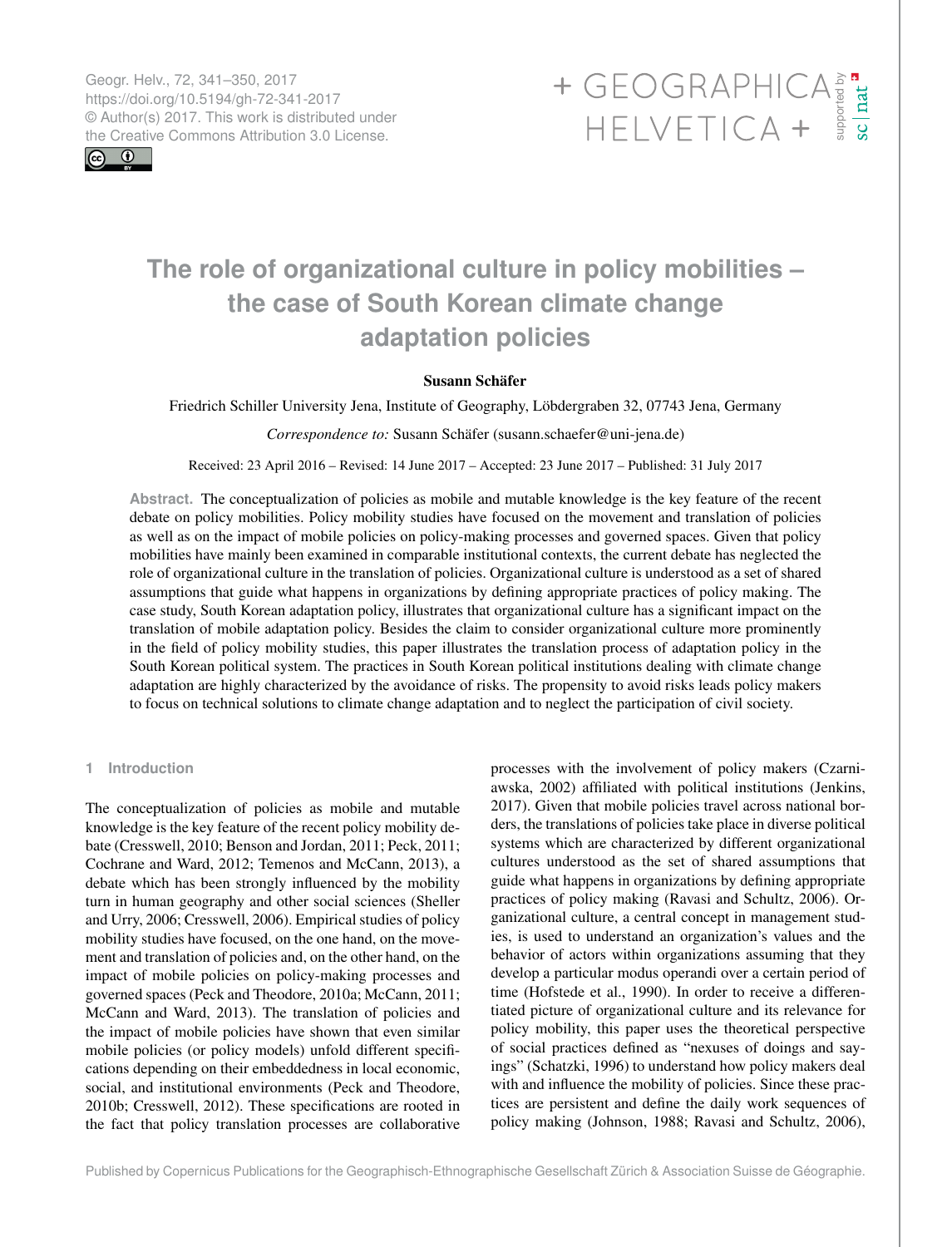they likely have an impact on the translation of mobile policies that are often transformed into "fast policies" due to the quick circulation of policies (Peck and Theodore, 2015). These practices include the formulation of policy documents, the development of measures and tools, and the negotiation with cooperating political institutions. Organizational culture, however, has not been addressed in the ongoing policy mobility debate, even in those studies that examine the translation of mobile policies in those institutional contexts that differ from political institutions or policy communities that shaped and circulated mobile policies (Peck and Theodore, 2010b; Söderström et al., 2013; Machold, 2015; Zapata and Zapata Campos, 2015; Albrecht, 2016).

To fill this gap, this paper evaluates the role of organizational culture in the translation of climate change adaptation policy in South Korea. The focus of the study is the Korean Adaptation Center of Climate Change, founded in 2009, and other political institutions in South Korea dealing with the translation of adaptation policy. The policy makers at the adaptation center drafted the national adaptation master plan in 2010 and were responsible of the implementation of adaptation strategies on the local level. In order to "follow adaptation policy" in the South Korean political system, the author focused on policies in the agricultural sector and on the cooperation of the adaptation center with policy makers from the regional government of one of the nine South Korean provinces (Gangwon Province).

The paper develops the argument to consider organizational culture in policy mobility studies, especially in those cases that seek to examine the translation of mobile policies in national or regional policy settings. When an ethnographic approach is applied to organizational culture, the results provide a nuanced picture of how policies are translated and give insight into the mechanisms of daily policy making. Besides this argument, this paper delivers an interesting insight into the characterization of adaptation policy in South Korea: policy makers show a predisposition to avoid risks; this attitude has led to the prevalence of technical solutions to climate change adaptation and the neglect of participation of regional policy actors and civil actors.

These results provide valuable insight regarding how countries handle the formulation and implementation of adaptation policies, which is a highly relevant topic of climate change research in the social sciences (Burton et al., 2006; Adger et al., 2009; Leary et al., 2009; Dow et al., 2013). Recent studies elaborate on "successful" case studies and manuals for adaptation (Ford and Berrang-Ford, 2011; Moser und Boykoff, 2013; Prutsch and Grothmann, 2014) focusing on governance structures and processes. The debate has, however ignored – except for Weisser et al. (2014) and Eguavoen et al. (2015) in the African policy context – the fact that adaptation is a traveling, mobile policy and that localized policy making needs to take the relational, often transnational context of policy transfer and local translation into account to understand the possibilities and limits of adaptation

policy. This study not only contributes to the debate on policy mobilities but also highlights the mechanisms of policy making within and between political institutions – insight that allows a better understanding of the outcomes of adaptation policy in political systems structured similar to South Korea.

After outlining the specifics of the South Korean case study (Sect. 2) and the methodological approach to organizational culture (Sect. 3), the paper presents the practices of translation (Sect. 4) and discusses these in the light of organizational culture and their spatialities (Sect. 5).

### **2 Adaptation policy in South Korea – specifics of the case study**

Like many other countries in the word, South Korea has faced climate change impacts in the recent past and is likely to be affected by more severe impacts in the future (Ministry of Environment and National Institute of Environmental Research, 2010). The projections of climate change impacts have led to a stronger consideration of mitigation and adaptation policies in the national policy of South Korea since 2009 (Presidential Committee on Green Growth, 2009a, b). Although South Korea did not sign the Kyoto Protocol due to its low rate of emitted greenhouse gases in the beginning of the 1990s, the country belongs now to the group of emerging economies with a high level of emissions (UNFCCC, 1992). Therefore, South Korea, like most countries in the Global North and those who have experienced significant fossil-based economic growth in the past 2 decades, aims to mitigate greenhouse gas emissions and to adapt to climate change (IPCC, 2014:5). In the case of both mitigation and adaptation, policy models and best-practice blueprints circulate globally, powered by international climate conferences (e.g., UN Conferences of the Parties) and global institutions (e.g., UN Environmental Programme). Whether and how these policy models and blueprints are translated in local policy settings depend on the government's will to address these issues and on the political system. In South Korea, former president Lee Myung-Bak decided to put mitigation and adaptation on the national agenda in 2008 (Presidential Committee on Green Growth, 2009a, b). In a 5-year development plan (Government of Korea, 2010a), the government defined the goals of adaptation policy and the legal framework; the central government and its affiliated bodies carry out adaptation policy. This is a typical outline for the political system in South Korea: the president decides the political agenda, and the central governmental institutions located in the capital, Seoul, formulate and implement policies – a political system structured top-down, with hardly any civil participation (e.g., civil interests groups, environmental non-governmental organizations (NGOs)) or involvement of local governmental institutions (Cummings, 2005).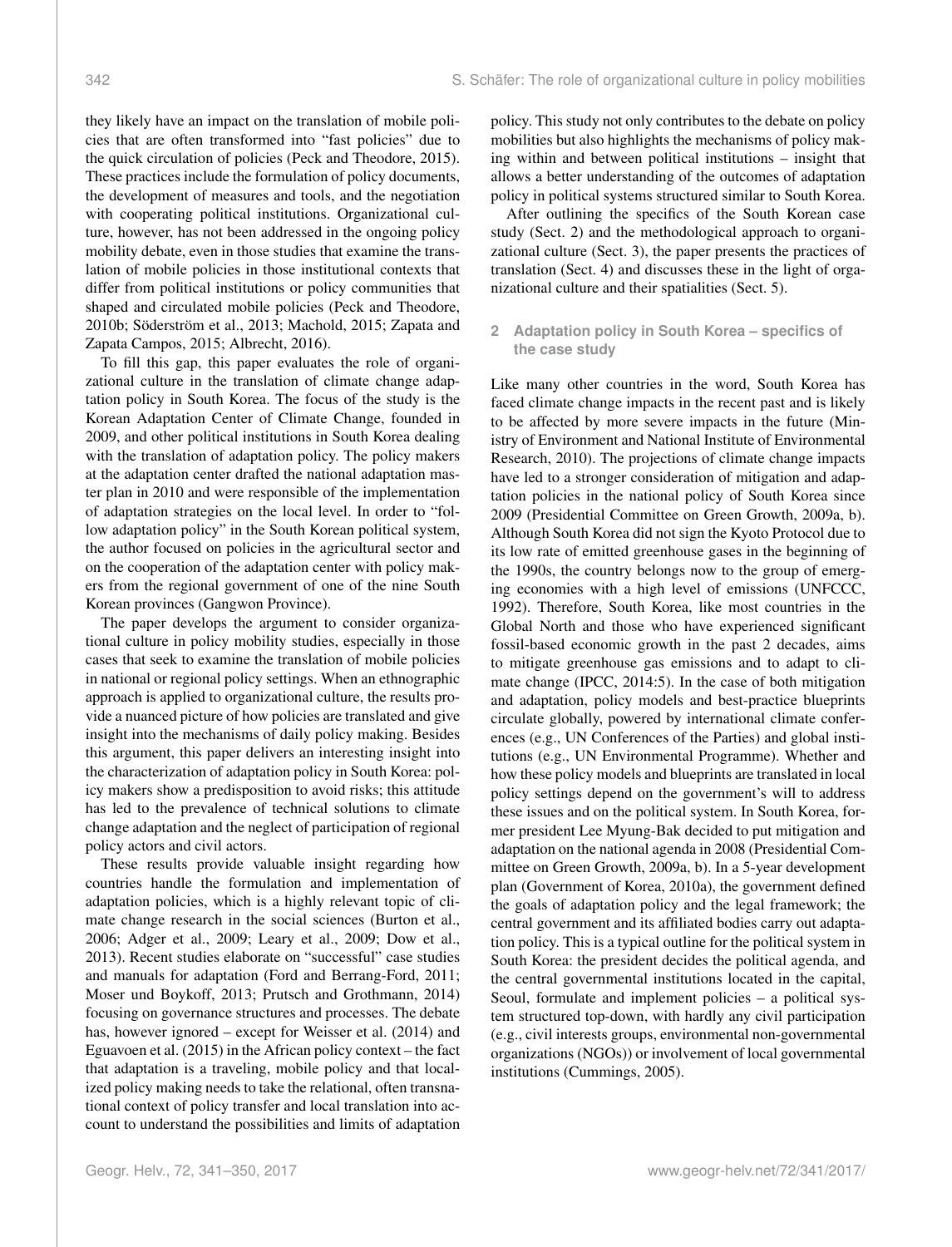Besides the hierarchical political system, which has allowed for the effective but oftentimes also contested implementation of policies, the South Korean government has the strong ambition to disseminate its policy models to other countries (Aboubcar, 2013; Doucette and Riel Müller, 2016), mostly in Southeast Asia, and – in the case of climate and energy policy – to be "a green nation copied by the world" (Government of Korea, 2010b). This ambition is not something new. Rooted in the success of the South Korean political leadership to raise the economic level of the country from being a low-income economy to the fourth-largest economy in Asia, the South Korean government believes that this unique success story is a model that developing economies can copy. The case of climate change adaptation is slightly different but shows similarities in the rationality of the government. From the very beginning, policy makers expressed the goal that the South Korean way should be disseminated to other policy contexts. However, it was new in this case that South Korea had to "import" and implement adaptation policy before it could circulate its version further. In order to understand this import and export, the circulation of policies, this papers not only takes a look at policy documents but also focuses on practices of policy makers within South Korean institutions. This research perspective sheds lights on the micro-processes of policy circulation and underlines that organizational culture plays a significant role in the way how policies are circulated and translated.

#### **3 A methodological approach to organizational culture**

For the examination of organizational culture, this study adopted an ethnographic approach for the practices within the adaptation center and conducted qualitative interviews with those policy makers from political institutions outside the center who were involved in adaptation policy. Practices and organizational culture are linked in two ways: on the one hand, practices are influenced by organizational culture; on the other hand, practices constitute organizational culture, and through alteration of practices these cultures are changeable. In the policy mobility literature, the translation of mobile policies has been mainly examined with the help of qualitative methods (Peck and Theodore, 2012; Wood, 2016), such as interviews and document analysis (Freeman, 2012; Temenos and McCann, 2012; Müller, 2014). Although these methods are valuable for the investigation of organizational culture, only the ethnography of a political institution can fully deliver the set of constituting translation practices (Marcus, 1995), simply because practices are often habitual and can be overseen in interview situations. This argument has been discussed in the recent theoretical debate on social practices, in which researchers have argued that practices should be studied *while* they are carried out (Schatzki, 1996; Bongaerts, 2007).

For this paper, the researcher conducted an ethnography of the Policy Division Unit of the Korean Adaptation Center of Climate Change for a period of 4 months in 2010. She was allowed to be present daily in the large office space where all policy makers of this unit had their workplace. The observations and the informal conversations of each workday were documented in a research journal. The participant observation included not only the daily presence at the center but also participation at meetings and conferences, where the researcher accompanied policy makers from the adaptation center. Since the network of political institutions involved in the formulation of the adaptation master plan extended beyond the time available for the investigation, the researcher concentrated the research regarding the translation between political institutions on one sector and spatially on one province. The reason for in-depth consideration of agriculture was that this economic branch was expected to be affected by climate change more than other economic sectors (Korean Rural Economic Institute, 2010; Kim et al., 2010). Despite the specifications of adaptation strategies, the organizational culture between the adaptation center and the political institution dealing with adaptation in agriculture, the Rural Development Administration (RDA), was representative for the political system. Regarding the implementation of adaptation policy, the spatial focus of the ethnography was the implementation of adaptation strategies with policy makers of the regional government in Gangwon Province, one of the nine provinces located in the North East of South Korea. The involvement of policy makers from Gangwon was rooted in the – unlike the other provinces – early interest in the implementation of adaptation policies (Government of Gangwon, 2010). Besides the ethnography in the adaptation center, the researcher conducted 10 expert interviews with those policy makers involved in adaptation policy in the agricultural sector. These policy makers worked in the Rural Development Administration, the Ministry of Environment, and the Agricultural Technology Center.

The notes from the ethnography and the transcripts of the interviews were analyzed using the software Atlas.ti. Social practices that were constitutive to the translation of adaptation policy in South Korea were inductively developed from these qualitative data: adopting foreign "bits and pieces" (Peck and Theodore, 2010a) of adaptation policy (Sect. 4.1), developing domestic adaptation strategies and structures for implementation (Sect. 4.2), and advertising practices of the South Korean adaptation policy to emerging countries (Sect. 4.3). After these practices are outlined in the following chapter, they will be discussed comprehensively in Sect. 5.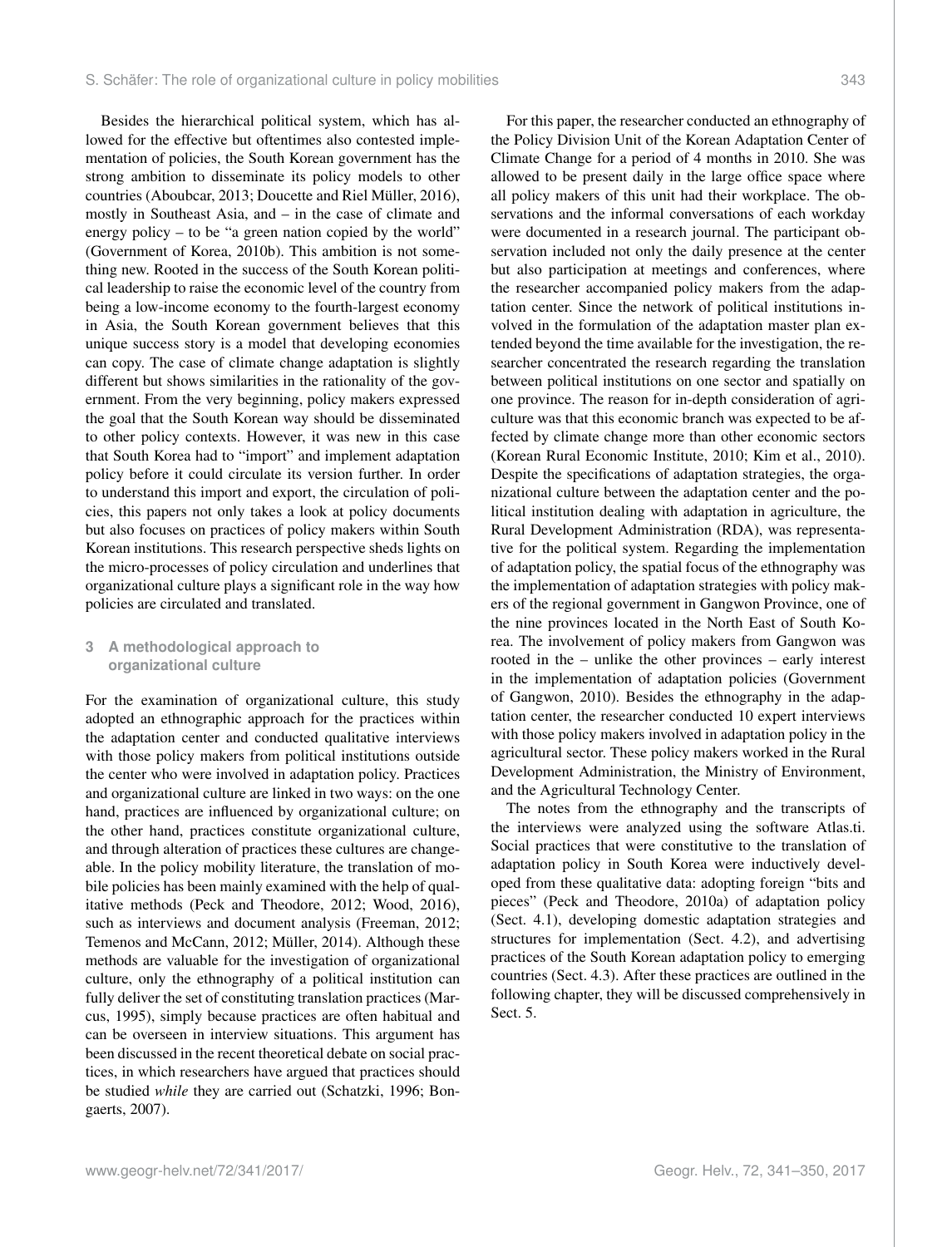**4 The translation practices of climate change adaptation policy**

#### 4.1 Adopting "bits and pieces" of adaptation policy

The practices of adopting "bits and pieces" of adaptation policy focuses on the duplication of available digital political statements and information as well as the transfer of foreign policy models through the official visits to the places where they were implemented.

The duplication of digital political statements, policies, and even figures was a common practice for the policy makers at the center in the process of compiling domestic policy documents and presentations. In 2010, policy makers in the policy unit of the adaptation center were responsible for developing the content and the introduction of the national adaptation master plan. The introduction, which was first written in English and later translated into Korean, was peppered with statements and quotations from sources such as the EU White Paper for Environment and Climate Change (European Union, 2010), the English Wikipedia text on climate change, the WWF publication "Impacts and Adaptation" (WWF, 2010), the IPCC report, and digital texts from the NGO "People and Place" and the Clean Air Partnership website – albeit without naming their sources (ethnographic field notes, August 2010). In some cases, the South Korean policy makers revised the statements or quotations by adding Korean specifics, for example on local climate change impacts, or deleted words to fit the South Korean context. One of the adjustments was to dramatize climate change and to stress the need for adaptation in South Korea. The policy makers drew on new statistics by the Ministry of Environment that the Korean Peninsula will be "more affected by climate change than the global average" (personal communication with policy maker, May 2010). This dramatization of climate change combined with the implicitly resonating need for adaptation policy was communicated to the Korean public. One of the digitally copied statements was that "climate change adaptation is a must, not an option", a message that eventually appeared on the English brochure of the adaptation center and in a Korean video, available on the center's Web page, to inform the public about climate change adaptation. The speaker used a Korean motto which translates as, "Adaptation to climate change is not a choice; it is a national survival issue" (ethnographic field notes, September 2010).

Besides the duplication of textual statements, policy makers made use of figures, such as the development of the average global temperature or the iconic picture of a polar bear sitting on a small floating ice sheet (presentation of policy maker, October 2010). In several presentations, the division leader of the policy unit had copied this picture into his PowerPoint presentation. During presentations, he commented that without adaptation "people will suffer like this polar bear" (Fig. 1) (ethnographic field notes, October 2010).



**Figure 1.** Mobile figure of adaptation policy: the polar bear (©Carla Lombardo Ehrlich).

Whereas policy makers at the adaptation center duplicated digital text statements and figures to justify the foundation of the center and domestic adaptation policy, they actively sought after foreign policy models to adopt them in the South Korean system.

The transfer of foreign policy models was mainly realized through official visits of policy makers of the adaptation center to countries or regions they perceived as models in climate policy, such as Germany or Australia. Often these official trips were motivated by difficulties policy makers faced or by the concern to learn from best-practice projects (personal communication with policy maker, August 2010). In 2009 and 2010, only political institutions close to the Ministry of Environment dealt with adaptation policy, whereas regional governments and civil groups were completely left out at the start of adaptation policy. Therefore, a major point of uncertainty was how to include regional and local policy makers in the implementation of adaptation strategies, especially in those sectors with a regional focus in their implementation: ecosystems, forest, agriculture, marine/fisheries, water management, health, disaster control, and social infrastructure. The initial plan of the adaptation center was to write and provide a "manual for local governments" to implement climate change adaptation plans of the adaptation center (presentation by a policy maker for trip to New Zealand and Australia, August 2010). In order to learn from policy models that successfully included regional policy actors and citizens, a policy maker from the policy division traveled to Melbourne, Australia, as well as Christ Church and Wellington, New Zealand, where adaptation policy was operated bottom-up (Ministry of Environment, 2014) and regional policy makers were actively shaping adaptation processes. During the trip, the policy makers visited different implementation sites and raised the following questions: "What should we include in the manual for local governments?" and "Would it be enough to develop a manual?" (personal communication with policy maker, August 2010). The transfer of the local Australian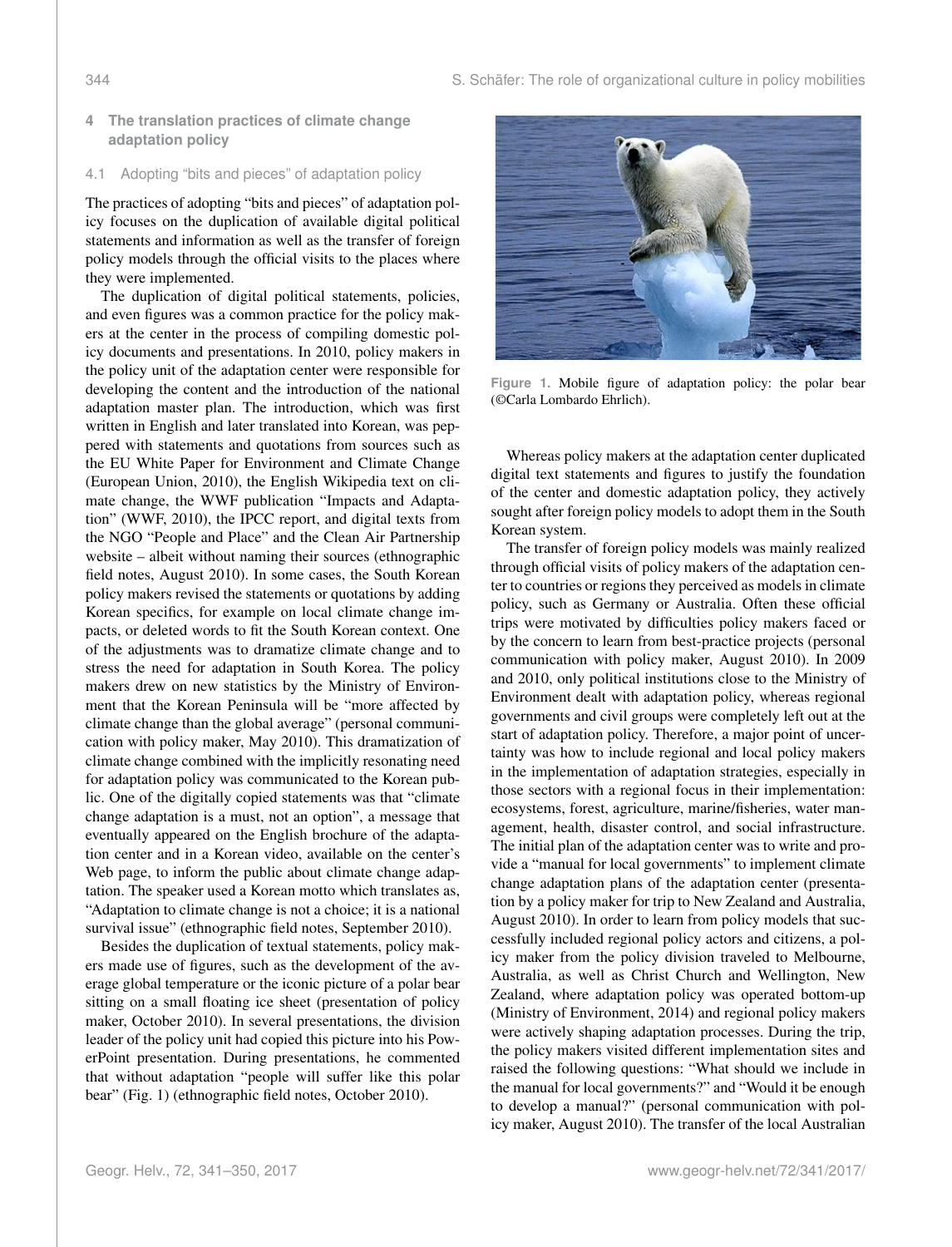and New Zealand policy models consisted of the opinion that regional policy makers should be considered in the implementation and that a simple manual for adaptation without any dialogue would not lead to the desired implementation of adaptation policy.

A concrete realization of this new conviction was that the policy makers at the adaptation center organized a meeting with participation of the Ministry of Environment, the regional government of Gangwon Province (one of the nine provinces in South Korea), and the adaptation center. The goal of this meeting in August 2010 was to inform regional policy makers and to initiate cooperation with them. In 2010, Gangwon Province was the only regional government contacted by the center. Due to expected regional climate change impacts, the regional government was pushing towards climate change adaptation (ethnographic field notes, September 2010). Other regional governments were not considering climate change adaptation at that time.

The following section will continue to follow the translation process that began with the duplication of political statements and the transfer of policy models. The focus will be on the formulation of adaptation strategies in agriculture and the cooperation between the adaptation center and regional policy makers from Gangwon Province.

#### 4.2 Developing domestic adaptation strategies and governance structures for implementation

While policy makers at the adaptation center coordinated the compilation of adaptation strategies, the detailed elaboration of adaptation strategies was assigned to policy makers specialized in the respective sectors. For the agricultural sector, a policy expert from the Rural Development Administration formulated the following strategies: development of assessment tools for climate change monitoring (such as databases or forecast instruments), new cultivation techniques and crop species, measures against livestock diseases, and new irrigation systems. The development of new techniques and tools was undertaken by employees at the Rural Development Administration. The follow-up plan was to teach these new techniques and tools to farmers at agricultural training centers that were spatially dispersed across all South Korean provinces (personal communication with RDA actor, November 2010).

Regarding the formulation of adaptation strategies, there was a consistency between former development strategies and adaptation strategies. In the interview, the policy expert from the Rural Development Administration was critical about climate change adaptation and explained that the adaptation strategies he had submitted to the adaptation center were mainly strategies that existed before the launch of South Korean adaptation policy. The reason, he argued, was that climate change adaptation was a "fuzzy" concept that matched well to the recent agricultural strategies. The only shift between former strategies and adaptation strategies was the strengthening of monitoring tools for climate change impacts (personal communication with RDA actor, November 2010).

The insight that climate change adaptation was not a significant policy concept for the Rural Development Administration has been confirmed in an interview with a policy maker from the Ministry of Agriculture, Food and Rural Affairs, the institution to which the Rural Development Administration officially belongs. The policy maker at the ministry clarified that climate change adaptation did not play any role in the policy making of the Ministry of Agriculture, Food and Rural Affairs. It was foremost a specific policy of the Ministry of Environment, while policy makers in national political institutions used adaptation to climate change rather as a label for existing political strategies (personal communication with policy maker, November 2010).

Whereas the formulation of adaptation strategies belonged to policy makers in national political institutions (ministries or affiliated institutions), the implementation of these strategies was operated by policy makers at the adaptation center. After the official visit to Australia and New Zealand, the adaptation center initiated a meeting with regional policy makers from Gangwon Province. Both policy parties came to the meeting with a similar interest in adaptation policy, but both left with unmet expectations. Whereas policy makers of the adaptation center expected the regional counterparts to willingly implement their adaptation strategies and to support the work of the adaptation center, for example by helping them to compile regional statistics, the policy makers from Gangwon wanted to contribute their expertise regarding adaptation policy, expressed in the regional adaptation plan that was published before the center marked the start of the national adaptation plan. These different expectations collided: in a coffee break during the meeting, an employee of the adaptation center commented that "these (Gangwon plans) are not real adaptation policies" (ethnographic field notes, October 2010). On the other side, regional actors were frustrated that their political suggestions and ideas were not taken seriously. From the beginning of the meeting, the hierarchical inequality between the national and regional policy makers was made perceptible: the location of the meeting, a venue in the capital town, and the seating arrangement during the meeting were chosen for the convenience of the employees of the adaptation center. During the meeting, employees from the adaptation center were sitting in central positions at the table, whereas regional actors had not-so-favorable seats – all in all, they seemed to be the guests during the talk (ethnographic field notes, October 2010).

In an interview with one of the participating regional policy makers from Gangwon Province 6 months after that meeting, he commented on the work of the adaptation center: "The national government has said several times that we should adapt to climate change, but there are things that do not really make sense on the local level. Sometimes we do not understand why we should do that." He added that the national government (the adaptation center) lacks regional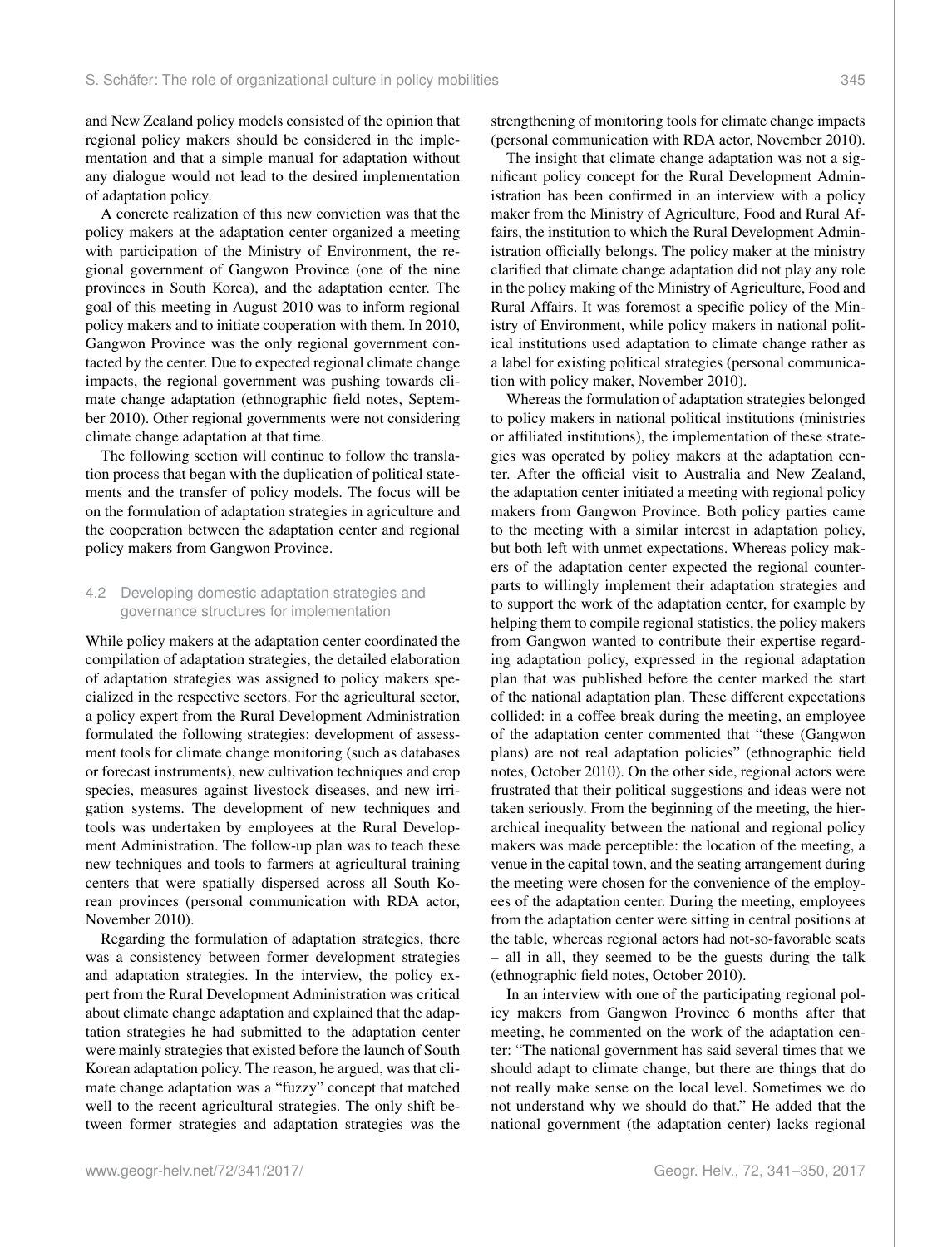knowledge: "It seems that they do not know much about the implementation of adaptation" (personal communication with policy maker from Gangwon, March 2011; translated from Korean). The conflict between the adaptation center and the regional government of Gangwon is not surprising given that hierarchical structures were lessened at first sight but that, although the adaptation center was willing to speak with regional policy makers, they did not intend to share their power regarding the definition and formulation of adaptation policy.

#### 4.3 Advertising South Korean adaptation policy to emerging countries

Official visits of South Korean policy makers played a major role not only in transferring policy models from foreign places to South Korea but also in disseminating South Korean policies abroad, with the spatial focus to emerging countries in Southeast Asia. These visits were embedded in the adaptation center's goal to establish "national and international climate change adaptation networks" and to assist "government delegations at international discussions on adaptation" (KACCC, 2015). In August 2010, two policy makers participated at the Regional Workshop on Climate Change Adaptation and Mitigation in Phuket, Thailand. The South Korean participants were two among participants from Cambodia, Indonesia, Laos, the Philippines, Thailand, and Vietnam. They traveled to Phuket and held lectures on the development of national adaptation policies with the focus on how to "pass down Korea's technology for adaptation to climate change to nations which are vulnerable to climate change" (Ministry of Environment, 2013). One of the key policies that were disseminated on this and other events was the CCAIS – the Climate Change Adaptation Information System, an information delivery system that was in progress in 2010. The setup of CCAIS reflects the rationality of the South Korean approach to climate change adaptation well. As one policy maker explained at an international event in Seoul, "In order to adapt properly, we need sufficient information" (presentation of policy maker, October 2010). The principle of CCAIS was to collect diverse data – both quantitative and qualitative – and to make them accessible to various actors, foremost to policy makers in different South Korean institutions. The text documents were classified according to publisher/author, form, document size, summary, date, and key words. This was done for qualitative texts, such as South Korean and foreign policy documents, to get fast access to this information "without reading the full paper" (personal communication with policy maker, September 2010). Besides the coordination of adaptation strategies, the setup and maintenance of CCAIS were the major occupations of the adaptation center. The question during this process was not what South Korean policy makers could learn from the data or how non-policy-makers could make use of the data but how to manage the system efficiently. Issues discussed and presented to the foreign audience at workshops, such as the one in Thailand, were related not to the impact of policy transfer but to the functionality of this data storage.

#### **5 Discussion of translation practices**

The previous sections described translating practices of South Korean policy makers in the domains of policy development, implementation, and dissemination of South Korean policy to foreign policy sites. These practices are rooted in the organizational culture and reflect the specific spatialities of South Korean adaptation policy.

#### 5.1 Translation and organizational culture

The duplication of digital political statements, the formulation of the adaptation master plan by multiple authors, and the transfer of foreign policy models – all accomplished within 6 months in 2010 – illustrate the quick and focused launch of adaptation policy in South Korea. The speed of policy making in this case was not exceptional but a common feature of organizational culture in South Korea. In other political studies regarding the introduction of new policies in South Korea (Kim et al., 2013), authors have made similar observations and refer to the short-term and hasty culture with the widely used Korean term "ppalli ppalli" ("fast, fast"), which is applied in business and institutional settings to express this speedy work style. The practices of policy makers at the adaptation center reflect the orientation to present visible results, such as the national adaptation plan, within a short period of time without negotiating a shared definition of climate change adaptation and without discussing who could benefit from the formulated adaptation strategies (to be blinded for review). Two other factors added to the quick and speedy policy style. One factor was the urge to legitimize the center and its activities. The ambitions among the center's leadership were directed not only toward the role in the domestic political system but also toward becoming an international model: one of the "world leading adaptation institutions" (KACCC, 2015). The other factor that fostered the mobility of adaptation policy was the diversity of study backgrounds among the policy makers at the adaptation center and the lack of a joint introduction to climate change adaptation. Given that the South Korean academia had not considered adaptation policy and adaptation as a social process, policy makers who were mainly educated in South Korea lacked knowledge on climate change adaptation. Therefore, knowledge about climate change adaptation and adaptation policy deriving from foreign sources was used by policy makers for the policymaking process.

The ppalli ppalli culture shaped adaptation policy making in South Korean in such a way that it was a quick formulation process with the focus on presentable documents and tools, such as the CCAIS, with hardly no focus on the receivers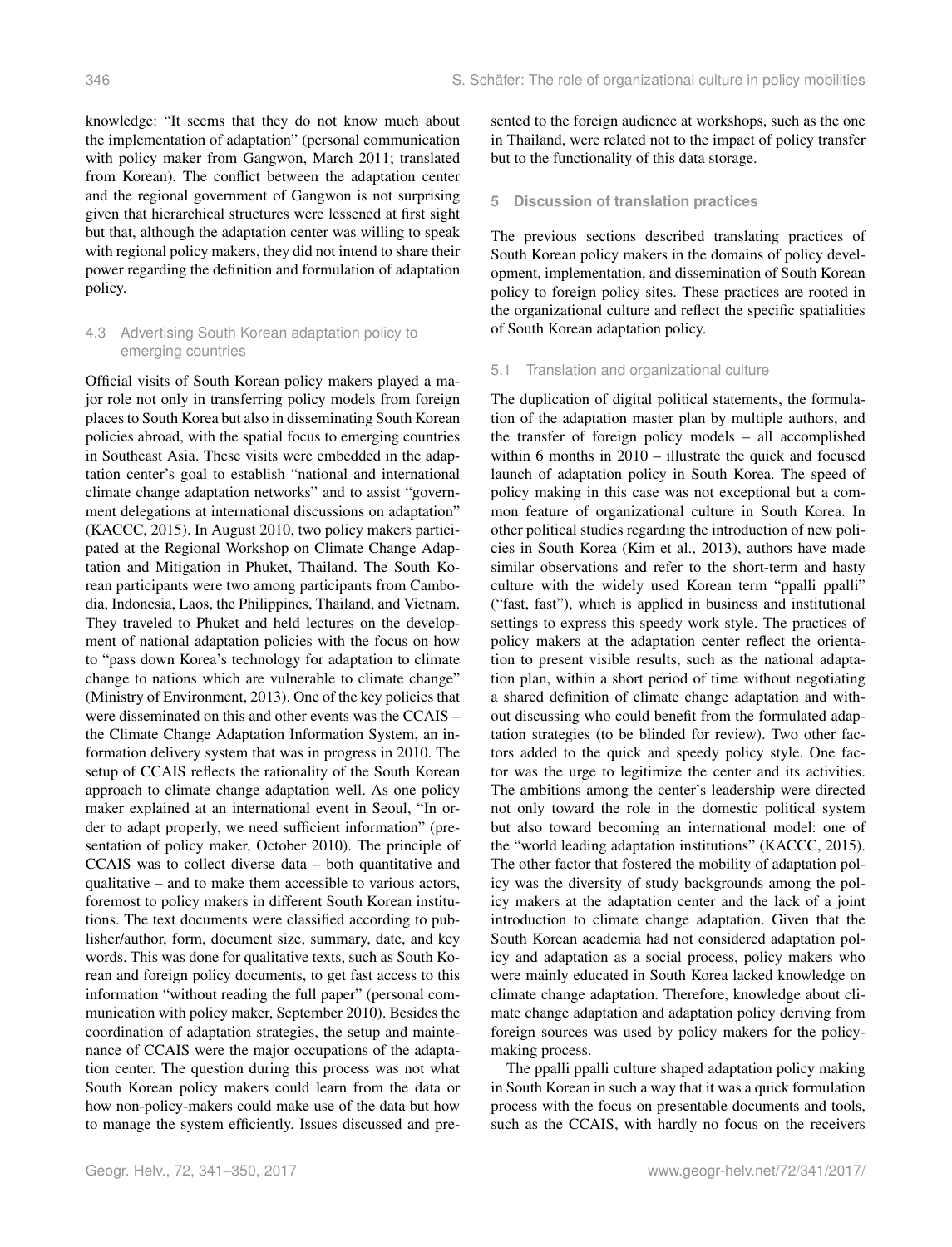of the formulated adaptation strategies. These practices and the results reflect the focus not only on speed but also on risk aversion, which is a cultural characteristic identified by Hofstede and Bond (1988). In a comparative study, Hofstede and Bond (1988) found that some countries have a strong disposition to avoiding uncertainty, a disposition that shines through the policy making, especially in the case of climate change, where there is – despite climate change projections – a significant uncertainty as to how the changing climate will affect economic activities and the well-being of the population. In the study of Hofstede and Bond, South Korea scores highest in the category of risk aversion, which means that the majority of people, although individuals may act differently, value the rigid orientation towards orthodox behavior and the avoidance of unconventional, sometimes innovative approaches. In adaptation policy, the orthodoxy and the disposition to conventional approaches, as an indicator for organizational culture, become evident in the following aspects.

First, the governance of adaptation policy followed the traditional South Korean top-down principle, whereby regional policy makers could not participate in the formulation process and there was no communication with the receivers of national policies regarding their requests and perspectives. This principle is contrary to the supranational agreement of the UNFCCC (1992) and the adaptation policy framework (2005), which is a road map on how to incorporate future climate risk into policy-making processes. The key message of the adaptation policy framework is that "stakeholders are central to the adaptation process" (Conde and Lonsdale, 2007). In other countries, where the mobile policies of climate change adaptation translated into national action frameworks, this aspect of adaptation policy was adopted. For example in Germany, the government initiated a research program with seven model regions to develop best-practice examples of regional adaptation policy and stakeholder participation ("Klimzug" projects) even before the federal government implemented a national adaptation plan (Mahammadzadeh and Chrischilles, 2012; Rotter et al., 2012). Although there is a supranational political agreement on stakeholder participation, the implementation of this mobile policy differs extremely: whereas in Germany the development of adaptation policy started with projects focusing on stakeholder participation, South Korea did not include stakeholders in the formulation process of its adaptation policy.

Second, as a consequence of the lack of stakeholder participation, adaptation strategies in South Korea focused foremost on the development of new tools and measures. The national political institutions could control their developments; it was more reliable in the eyes of policy makers to focus on official tools for adaptation instead of enabling citizens to adapt to climate change in their own ways. Although innovations in tools and measures are required in adaptation processes, a critical aspect in adaptation is the change of behavior (Gifford et al., 2011) of those affected by climatic changes. In the study of Schäfer, it was shown that South Korean farmers were introduced to new tools and measures after they had been developed without their participation. The lack of the farmers' participation resulted in the lack of acceptance given that the first step towards climate change adaptation, making the farmers sensitive to climate changes and impacts, was neglected (Schäfer, 2015).

Third, the focus on monitoring tools, such as CCAIS, underlines that the major challenge policy makers identified was the availability and management of data that could reduce the uncertainty of knowing how climate change will impact diverse economic and social domains in South Korea. Besides the development of new tools and measures, this was one of the major foci of the adaptation center. On the one hand, this focus shows the rationality of the South Korean government to narrow adaptation to a data-driven solution assuming that the analysis of data would suggest one solution. On the other hand, these monitoring tools were instruments that could be easily circulated in foreign policy settings. Given that the South Korean government sought to establish the country as a model in climate politics, policy makers aimed to develop outcomes quickly in order to further circulate them abroad. The rationality of the data-driven solution to climate change adaptation is rooted in the risk aversion that Hofstede and Bond (1988) identified for South Korean society and politics. The further circulation of adaptation policy outcomes is related to the ppalli ppalli principle and the geostrategic aim to exploit adaptation policy as a means by which to gain international reputation. The rationality and the geostrategic aim are entangled with organizational culture in such a way that the practices were shaped by the rationality and were targeted on the geostrategic goal.

#### 5.2 The spatialities of policy translation

The translation of adaptation policy in South Korea displays interesting spatialities of policy mobilities that are linked to the geopolitical self-perception of the South Korean government.

For the duplication of digital political statements and the transfer of foreign policy models, policy makers in the adaptation center reached out to political statements and models of the Global North and of environmental NGOs, to those who were known as pioneers in climate policy. They did not transfer policy models of emerging or developing countries, nor of countries that faced similar climate change impacts or had similar socioeconomic structures. Whereas countries of the Global North (including Australia and New Zealand, as well as supranational federations like the EU) were the models for the formulation and implementation in South Korea, the dissemination of CCAIS was directed to emerging countries, foremost to those in ASEAN (Association of Southeast Asian Nations). Simply speaking, adaptation policy was moved from political sites in the Global North to emerging and developing countries by South Korean policy actors who developed their version, or translation, of adaptation policy.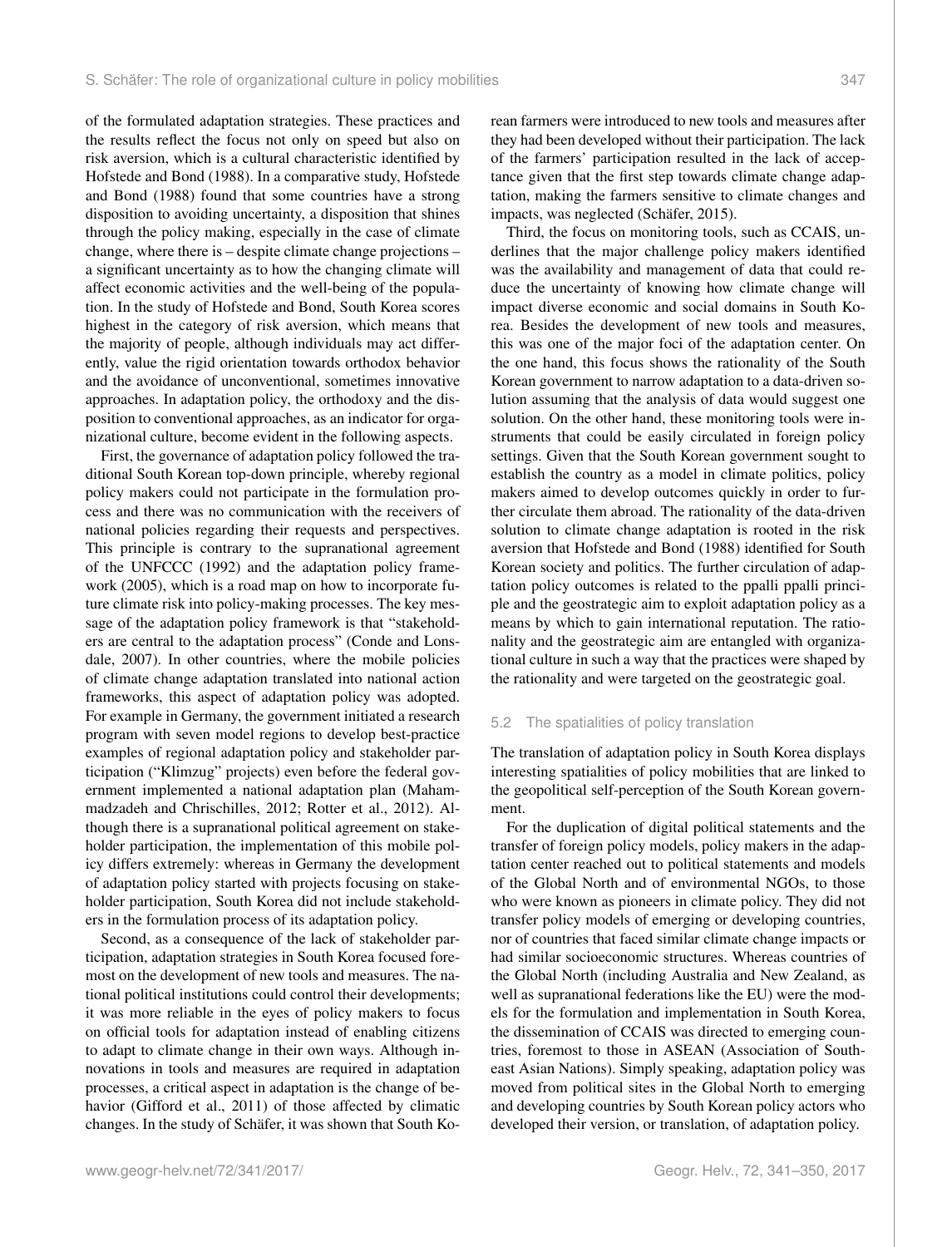It is noteworthy that the dissemination of adaptation policy to emerging countries was performed simultaneously to the implementation of adaptation strategies in South Korea. Without having experience in the implementation of precise adaptation strategies, policy makers circulated a model for data management, called CCAIS. This approach allows the conclusion that South Korean policy makers perceived this kind of tool as their international contribution to climate change adaptation. The circulation of CCAIS can be better understood in the context of South Korea's green-policy boosterism (McCann, 2013), a process of green growth policy circulation through the foundation of the Global Green Growth Institute, and of South Korea's successful application to host the UN Green Climate Fund in the South Korean city Songdo (Government of Korea, 2012). The Green Climate Fund is the UN organization that manages the allocation of climate funds between donor and receiving countries (Global Green Growth Institute, 2015). The South Korean government launched the Global Green Growth Institute to assist policy makers abroad in the implementation of green growth policies and invested in the Green Climate Fund to boost its reputation as a pioneer in green and climate politics. In the global discourse on green economy and climate politics, the South Korean government has presented the country as a "bridge between developed and developing countries" (source), a phrase used by the former South Korean president expressing the country's self-perception as a model for developing countries based on the rapid economic success in the second half of the 20th century (Snyder et al., 2015). The idea of the bridge is reflected well in the mobilities of adaptation policy: drawing from Global North policies and disseminating the South Korean version of adaptation to mostly developing countries in Southeast Asia, the policy makers at the adaptation center performed that bridge through their practices – how the South Korean policy was received is yet another question to be answered.

#### **6 Conclusion**

Based on the empirical study of climate change adaptation policy in South Korea, this paper explored the role of organizational culture for policy mobilities and for the translation of this political agenda. Organizational culture was examined with the help of practices of those policy makers dealing with adaptation policy. Practices and organizational culture are linked in two ways: on the one hand, practices are influenced by organizational culture; on the other hand, practices constitute organizational culture, and through alteration of practices these cultures are changeable.

In this study, practices of policy formulation and development in South Korea were considerably shaped by the ppalli ppalli culture and the disposition to avoid risks, resulting in the state-centered, data-driven translation of climate change adaptation with no participation of those individuals affected by climate change. Besides the view on national adaptation policy, the South Korean government positioned the country as a bridge between countries of the Global North and emerging countries, a political strategy that found expression in the spatialities of South Korean policy mobilities. The goal of the paper was to put organizational culture in perspective for the policy mobility debate, especially in the context of transnational policy mobilities. The benefit of studying organizational culture is to come to a more nuanced understanding of how intersubjective, often unspoken routines, called practices, influence the translation and mobilities of policies.

**Data availability.** The data are available upon request to the author.

**Competing interests.** The author declares that she has no conflict of interest.

**Acknowledgements.** The research presented in this paper was carried out as part of the international research training group TER-RECO (GRK 1565/1) funded by the German Research Foundation (DFG) at the University of Bayreuth, Germany, and the Korean Research Foundation at Gangwon National University, Chuncheon, South Korea. The author wishes to thank Detlef Müller-Mahn and Jintae Hwang for providing helpful and constructive comments on earlier versions of this paper, Lea Kvarantan Huber for her feedback, and the anonymous reviewers for their excellent feedback.

Edited by: Myriam Houssay-Holzschuch Reviewed by: four anonymous referees

#### **References**

- Aboubcar, M.: Emerging donors and knowledge sharing for development: the case of Korea, Yonsei J. Int. Stud., 5, 225–238, 2013.
- Adger, W. N., Lorenzoni, I., and O'Brien, K. (Eds.): Adapting to climate change: thresholds, values, governance, Cambridge University Press, Cambridge, UK, 2009.
- Albrecht, M.: The role of translation loops in policy mutation processes: State designated Bioenergy Regions in Germany, Environ. Plann. C, 0, 1–18, https://doi.org[/10.1177/0263774X16669354,](https://doi.org/10.1177/0263774X16669354) 2016.
- Benson, D. and Jordan, A.: What have we learned from policy transfer research? Dolowitz and Marsh revisited, Political Studies Review, 9, 366–378, https://doi.org[/10.1111/j.1478-](https://doi.org/10.1111/j.1478-9302.2011.00240.x) [9302.2011.00240.x,](https://doi.org/10.1111/j.1478-9302.2011.00240.x) 2011.
- Bongaerts, G.: Soziale Praxis und Verhalten. Überlegungen zum Practice Turn in Social Theory, Z. Soziol., 36, 246–260, 2007.
- Burton, I., Diringer, E., and Smith, J.: Adaptation to climate change: international policy options. Advancing the international effort against climate change, Pew Center on Global Climate Change, 36 pp., Arlington, USA, 2006.
- Cochrane, A. and Ward, K.: Guest editorial: researching the geographies of policy mobility: confronting the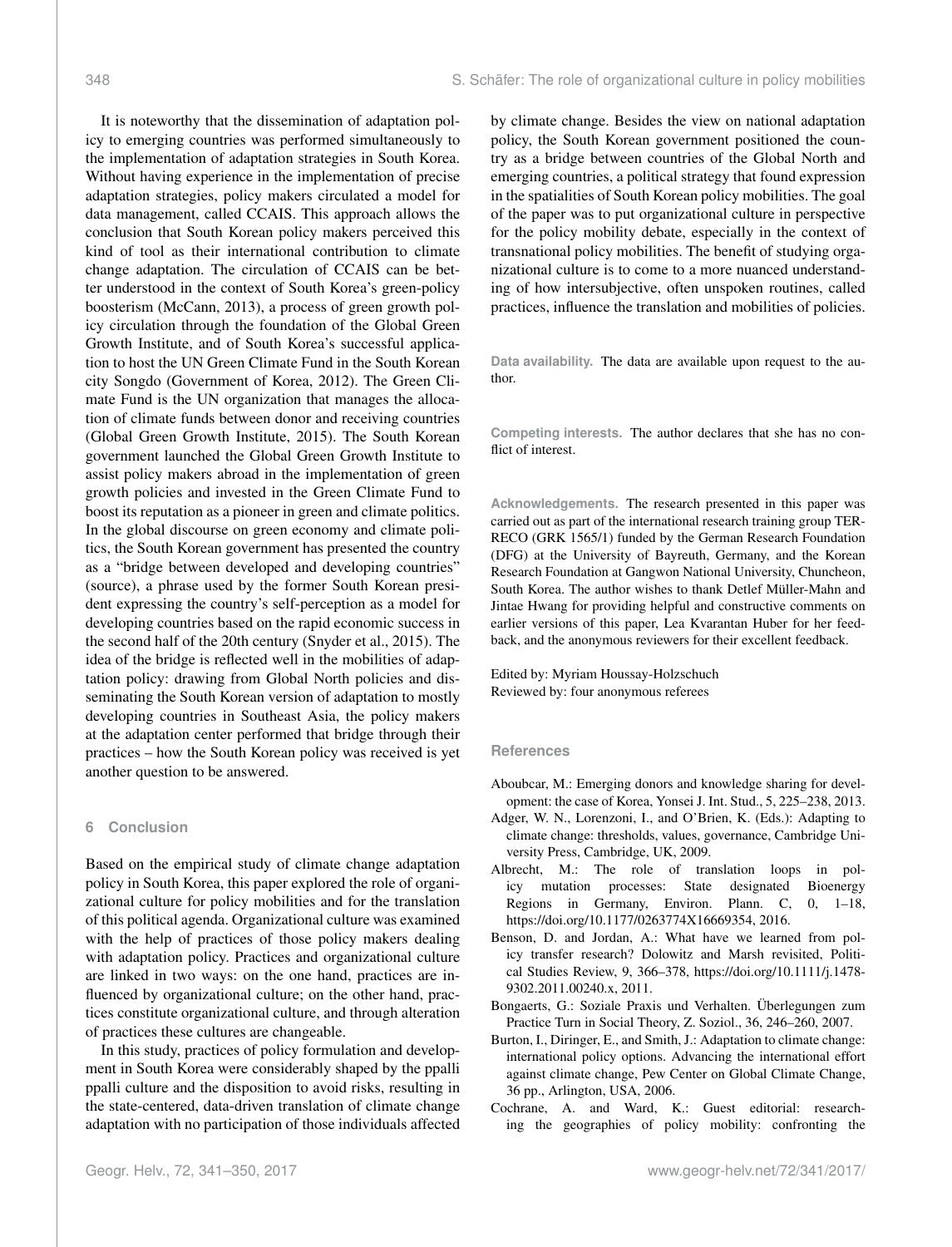methodological challenges, Environ. Plann. A, 44, 5–12, https://doi.org[/10.1068/a44176,](https://doi.org/10.1068/a44176) 2012.

- Conde, C. and Lonsdale, K.: Engaging Stakeholders in the adaptation process, in: Adaptation policy frameworks for climate change: Developing strategies, policies and measures, edited by: Lim, B., Cambridge University Press, Cambridge, 47–66, 2007.
- Cresswell, T.: On the Move: Mobility in the Modern Western World, Routledge, New York, 2006.
- Cresswell, T.: Towards a politics of mobility, Environ. Plann. A, 28, 17–31, https://doi.org[/10.1068/d11407,](https://doi.org/10.1068/d11407) 2010.
- Cresswell, T.: Mobilities II: Still, Prog. Hum. Geog., 36, 645–653, https://doi.org[/10.1177/0309132511423349,](https://doi.org/10.1177/0309132511423349) 2012.
- Cummings, B.: Korea's Place in the Sun A modern history, Norton, New York, 2005.
- Czarniawska, B.: A tale of three cities. Or the globalization of city management, Oxford University Press, Oxford, 2002.
- Doucette, J. and Riel Müller, A.: Exporting the Saemaul spirit: South Korea's Knowledge Sharing Program and the "rendering technical" of Korean development, Geoforum, 75, 29–39, 2016.
- Dow, K., Berkhout, F., Preston, B., Klein, R., Midgley, G., and Shaw, R.: Limits to adaptation, Nature Climate Change 3, 305– 307, https://doi.org[/10.1038/nclimate1847,](https://doi.org/10.1038/nclimate1847) 2013.
- Eguavoen, I., Schulz, K., de Wit, S., Weisser, F., and Müller-Mahn, D.: Political dimensions of climate change adaptation. Conceptual reflections and African examples, in: Handbook of Climate Change Adaptation, edited by: Filho, W. L., Springer, Berlin, Heidelberg, 1183–1199, 2015.
- European Union: White Paper. Adapting to climate change – Towards a European framework for action, COM(2009) 147/4, Brussels, available at: [http://ec.europa.eu/health/ph\\_](http://ec.europa.eu/health/ph_threats/climate/docs/com_2009_147_en.pdf) [threats/climate/docs/com\\_2009\\_147\\_en.pdf](http://ec.europa.eu/health/ph_threats/climate/docs/com_2009_147_en.pdf) (last access: 10 August 2010), 2010.
- Ford, J. and Berrang-Ford, L.: Climate change adaptation in developed nations: from theory to practice, Advances in Global Change Research, Springer Science + Business Media, Berlin, Germany, 2011.
- Freeman, R.: Reverb: policy making in wave form, Environ Plann A, 44, 13-20, https://doi.org[/10.1068/a44177,](https://doi.org/10.1068/a44177) 2012.
- Gifford, R., Kormos, C., and McIntyre, A.: Behavioral dimensions of climate change: drivers, responses, barriers, and interventions, WIREs Climate Change, 2, 801–827, 2011.
- Global Green Growth Institute: available at: [http://gggi.org/](http://gggi.org/about-gggi/background/organizational-overview/) [about-gggi/background/organizational-overview/,](http://gggi.org/about-gggi/background/organizational-overview/) last access: 12 January 2015.
- Government of Gangwon: Gangwon's climate change adaptation master plan, Chuncheon, Gangwon Provincial Office, 270 pp., 2010.
- Government of Korea: Framework on Low Carbon, Green Growth, Act No. 9931, 2010a.
- Government of Korea: Advertisement in The Korea Herald, 2010b.
- Government of Korea: Korea invites GCF Expression of Interest to host the Green Climate Fund, 2012.
- Hofstede, G. and Bond, M. H.: The Confucius connection: From cultural roots to economic growth, Organ. Dyn., 16, 4–21, 1988.
- Hofstede, G., Neuijen, B., Ohayv, D., and Sanders, G.: Measuring organizational cultures – a qualitative and quantitative study across 20 cases, Admin. Sci. Quart., 35, 286–316, 1990.
- IPCC (Intergovernmental Panel for Climate Change): Climate Change 2014 Synthesis Report –Summary for Policymakers,

available at: [http://www.ipcc.ch/pdf/assessment-report/ar5/wg2/](http://www.ipcc.ch/pdf/assessment-report/ar5/wg2/ar5_wgII_spm_en.pdf) [ar5\\_wgII\\_spm\\_en.pdf,](http://www.ipcc.ch/pdf/assessment-report/ar5/wg2/ar5_wgII_spm_en.pdf) last access: 3 March 2014.

- Jenkins, M.: Knowledge and practice mobilities in the process of policy-making: The case of UK national well-being statistics, Polit. Geogr., 56, 24–33, 2017.
- Johnson, G.: Rethinking Incrementalism, Strateg. Manage. J., 9, 75–91, https://doi.org[/10.1002/smj.4250090107,](https://doi.org/10.1002/smj.4250090107) 1988.
- KACCC (Korean Adaptation Center for Climate Change): About us, available at: [http://ccas.kei.re.kr/english/menu\\_5\\_1.do,](http://ccas.kei.re.kr/english/menu_5_1.do) last access: 5 July 2013.
- Kim, C., Lee, S., Jeong, H., Jang, J., Kim, Y., and Lee C.: Impacts of climate change on Korean agriculture and its counterstrategies, KREI, R593, 305 pp., 2010.
- Kim, C.-H., Amaeshi, K., Harris, S., and Suh, C.-J.: CSR and the national institutional context: The case of South Korea, J. Bus. Res., 66, 2581–2591, 2013.
- Korean Rural Economic Institute: Agriculture in Korea, Seoul, 515 pp., available at: [http://www.krei.re.kr/portlet-repositories/](http://www.krei.re.kr/portlet-repositories/agri/files/1448584031908.pdf) [agri/files/1448584031908.pdf](http://www.krei.re.kr/portlet-repositories/agri/files/1448584031908.pdf) (last access: 10 August 2010), 2010.
- Leary, N., Adejuwon, J., Barros, V., Burton, I., Kulkarni, J., and Lasco, R.: Climate change and adaptation, Earthscan, London, UK, 2009.
- Machold, R.: Mobility and the Model: Policy Mobility and the Becoming of Israeli Homeland Security Dominance, Environ. Plann. A, 47, 816–832, https://doi.org[/10.1068/a140010p,](https://doi.org/10.1068/a140010p) 2015.
- Mahammadzadeh, M. and Chrischilles, E.: Klimaanpassung als Herausforderung für die Regional- und Stadtplanung (Adaptation to climate change as a challenge for regional and urban planning), Cologne Institute for Economic Research, Cologne, 2012.
- Marcus, G.: Ethnography in/of world system: the emergence of multi-sited ethnography, Annu. Rev. Anthropol., 24, 95–117, https://doi.org[/10.1146/annurev.an.24.100195.000523,](https://doi.org/10.1146/annurev.an.24.100195.000523) 1995.
- McCann, E.: Urban policy mobilities and global circuits of knowledge: toward a research agenda, Ann. Assoc. Am. Geogr., 101, 107–130, https://doi.org[/10.1080/00045608.2010.520219,](https://doi.org/10.1080/00045608.2010.520219) 2011.
- McCann, E.: Policy boosterism, policy mobilities, and the extrospective city, Urban Geogr., 34, 5–29, 2013.
- McCann, E. and Ward, K.: A multi-disciplinary approach to policy transfer research: geographies, assemblages, mobilities and mutations, Policy Studies, 34, 2–18, https://doi.org[/10.1080/01442872.2012.748563,](https://doi.org/10.1080/01442872.2012.748563) 2013.
- Ministry of Environment: available at: [http://eng.me.go.kr/board.](http://eng.me.go.kr/board.do?method=view&docSeq=8732&bbsCode=new_news) [do?method=view&docSeq=8732&bbsCode=new\\_news,](http://eng.me.go.kr/board.do?method=view&docSeq=8732&bbsCode=new_news) last access: 15 January 2013.
- Ministry of Environment: New Zealand's framework for adapting to climate change, available at: [https:](https://www.mfe.govt.nz/sites/default/files/media/Climate Change/nz-framework-for-adapting-to-climate-change-pdf.pdf) [//www.mfe.govt.nz/sites/default/files/media/ClimateChange/](https://www.mfe.govt.nz/sites/default/files/media/Climate Change/nz-framework-for-adapting-to-climate-change-pdf.pdf) [nz-framework-for-adapting-to-climate-change-pdf.pdf,](https://www.mfe.govt.nz/sites/default/files/media/Climate Change/nz-framework-for-adapting-to-climate-change-pdf.pdf) last access: 11 November 2014.
- Ministry of Environment and National Institute of Environmental Research: Korean Climate Change Assessment Report 2010, Technical Summary, Government Publication Number: 11- 1480523-000649-01, 2010.
- Moser, S. and Boykoff, M. (Eds.): Successful adaptation to climate change: linking science and policy in a rapidly changing world, Routledge, London, UK, 2013.